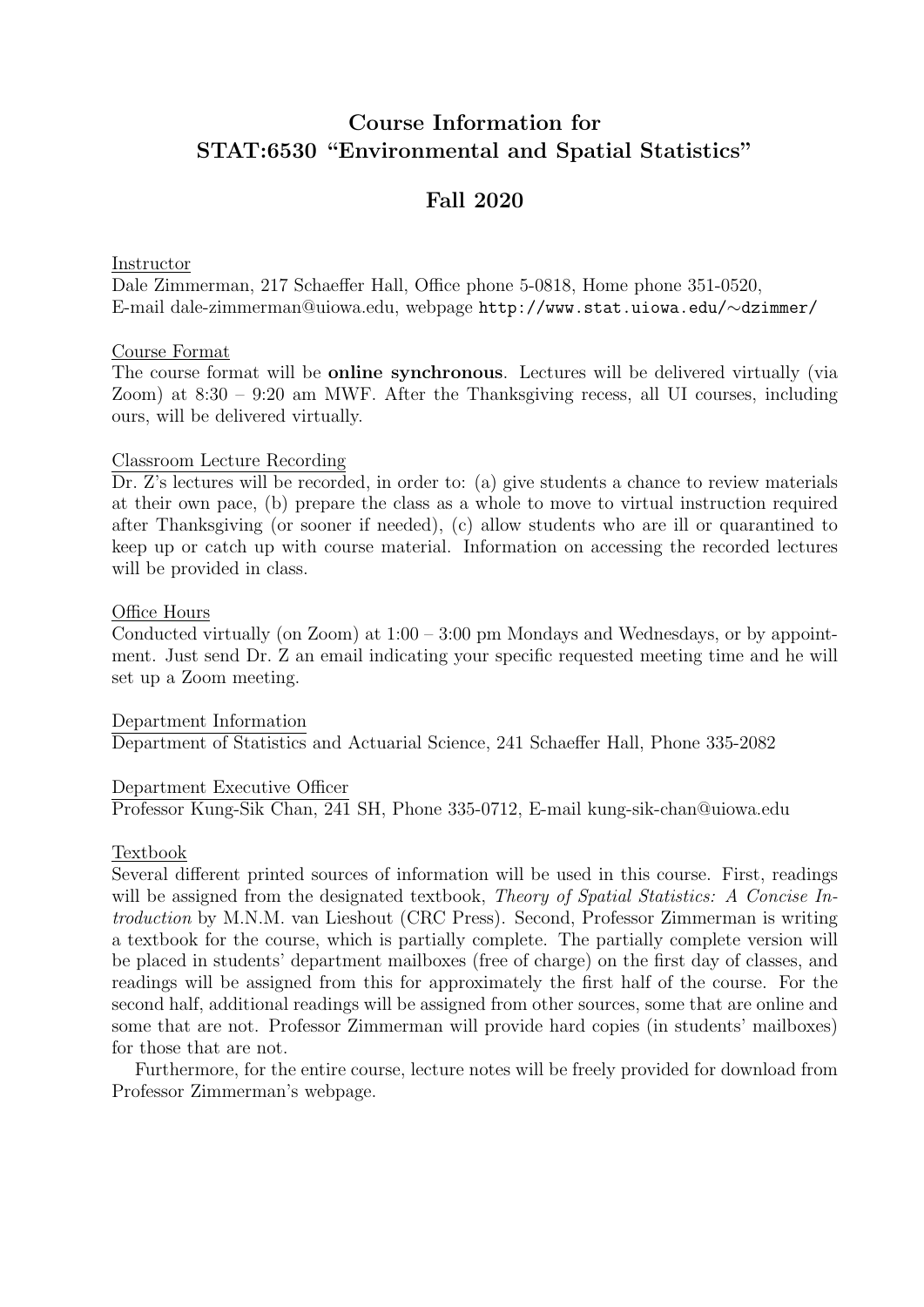#### Course Prerequisites STAT:3200 (or equivalent) and STAT:4101 (or equivalent).

# Course Objectives

To learn some of the most important methods for explicitly accounting for space in the statistical analysis of data, especially environmental data. In addition to learning the methods, it is our goal to learn when and why they are appropriate, what the underlying assumptions are, and how to implement the methods using various statistical software packages. With rare exceptions, we will not be concerned with deriving the methods using statistical theory, but we will occasionally use statistical theory to obtain statistical properties of the methods.

Students taking this course are mainly of two types: (1) Statistics M.S. and Ph.D. students, who have had courses more advanced than the prerequisites for this course; (2) Graduate students from Geography, Civil Engineering, and other fields who barely have (or in some cases simply don't have) the necessary course prerequisites. Currently, we need students of both types in order to have healthy enrollment for the course. The course objectives differ slightly for the two groups: the first group needs a theoretical understanding of the statistical methodology, while the second does not. Accordingly, the course content includes some theory, but homework and exam problems requiring more advanced theory will be assigned to only the first group; those problems will be replaced with more applied problems for the second group.

### Major Topics Covered

- Trends, variability, and correlation
- Exploratory spatial data analysis
- Ordinary least squares regression methods for spatial data
- Generalized least squares regression methods for spatial data
- Geostatistical models, including covariance functions and semivariograms
- Models for areal data, including spatial SAR and CAR models
- Semivariogram and covariance function estimation
- Kriging (spatial prediction)
- Methods for sampling environmental populations
- Non-Euclidean geostatistics (river networks and the globe)
- Spatial point pattern analysis: univariate
- Spatial point pattern analysis: multivariate

# Computing

Substantial computing will be necessary to complete many homework assignments and the final project. Our software of choice will be R. Instructions on its use will be provided in class.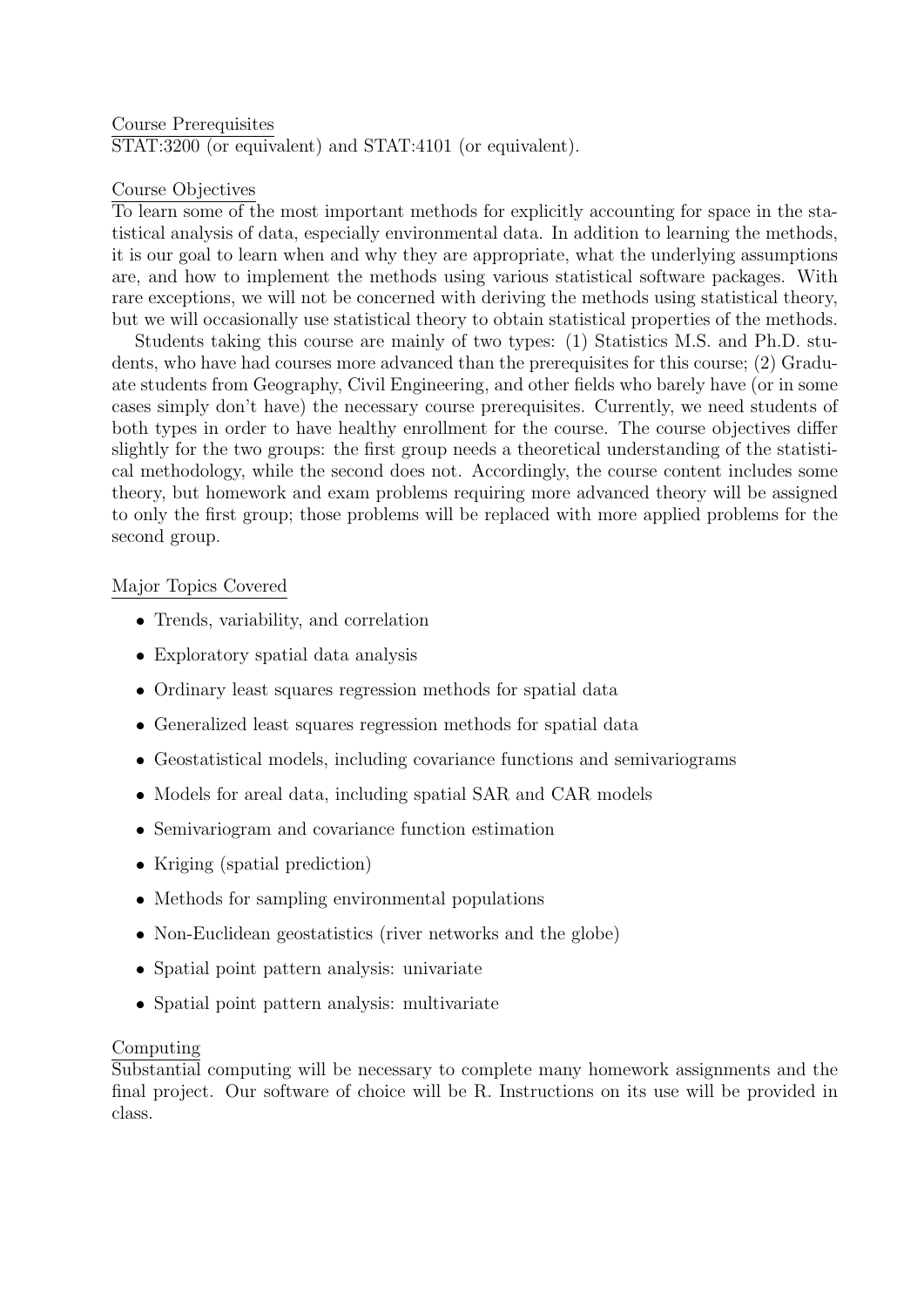### Homework

Written homework assignments are an essential component of the course. Assignments will be given approximately every week to 10 days, except around the times of exams or projects. Completed assignments should be turned in electronically (as a pdf attachment to an email to Dr. Z), by the beginning of class on the day they are due. Note: If you write your solutions by hand and then scan them, please ensure that your scanned document is readable before submitting it! Unless prior arrangements are made, homework turned in late will receive a score no higher than 50%. You may work on homework problems together, but outright plagiarism is prohibited. Each student must write up their own work.

Some assignments will involve the analysis of data using a computer. Any computer output you wish to include with your homework should be fully labeled and annotated, and should be integrated with other parts of the homework by electronically cutting and pasting.

Some homework assignments may include some problems assigned only to Statistics graduate students, and other problems assigned only to non-Statistics graduate students. Every effort is made to "equalize" these assignments.

### Attendance

Attendance at lectures and participation in discussions are expected. Coming late to class, leaving early, or failing to attend class often will lower your grade.

### Midterm Exams

Two in-class midterm exams will be given; the first in early October, and the second in mid-November. The exams will be given on campus, at a time and place to be determined later. These exams will be "closed-book" but "open-notes," meaning that during the exam you can look at your lecture notes, past homework assignments, and anything else that you have written, but you may not look at other printed or electronic materials. As with homeworks, some exam problems may be assigned only to Statistics graduate students and others only to non-Statistics graduate students.

# Final Project

In lieu of a final exam, a final project will be assigned in mid-November, which is due by the final exam time assigned to our course. (We won't have an in-class final exam.) This project will involve a complete, in-depth analysis of a spatial dataset and/or a spatial statistics topic. In contrast to homework assignments, you must work independently and not communicate with anyone other than Dr. Z about the project.

# Grading

- $\bullet$  Homework and Attendance,  $30\%$
- $\bullet$  Midterm Exams, 50% (25% each)
- Final Project, 20%

Plus-minus grading will be used.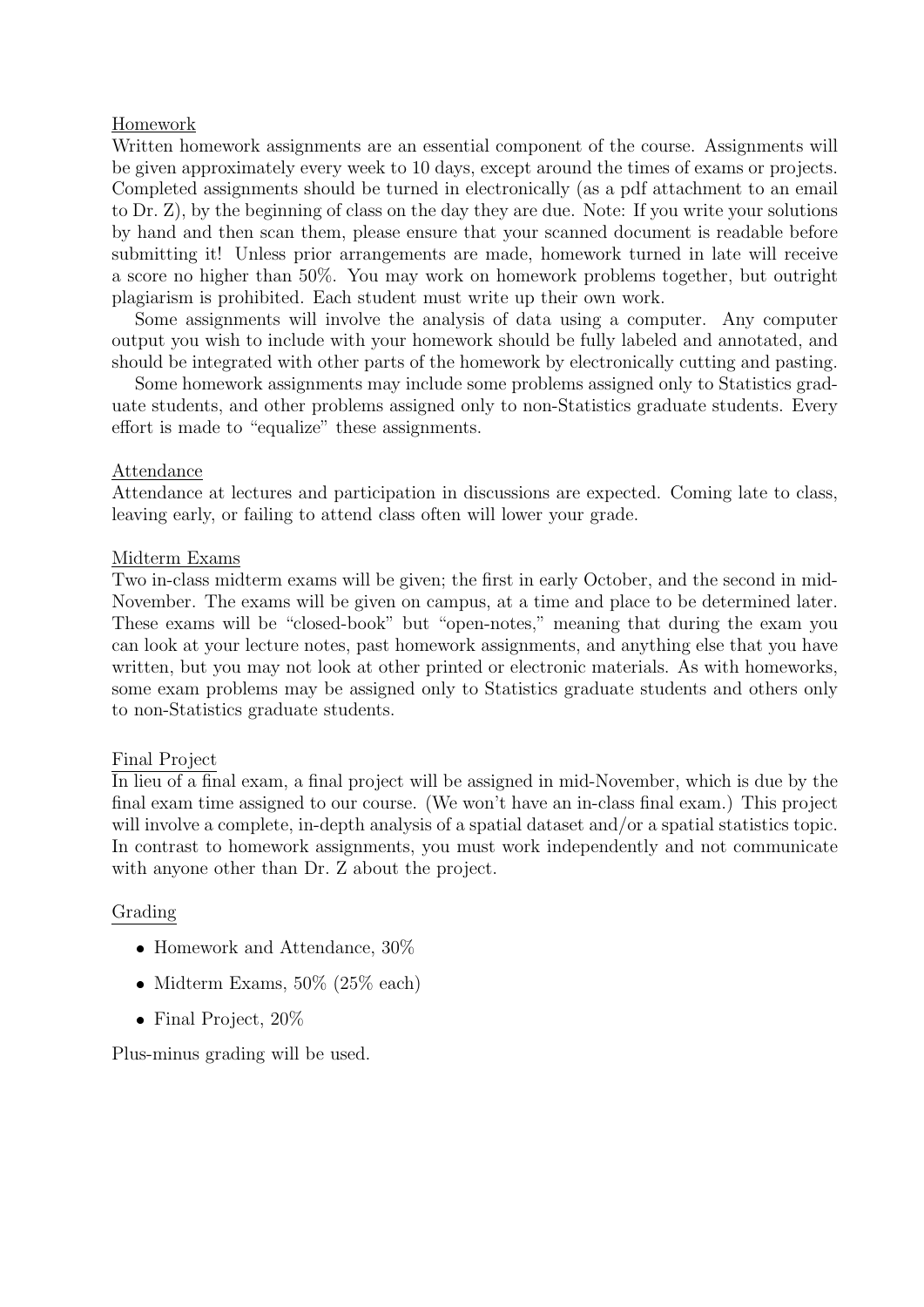### Classroom Environment

Activities in class which are unacceptable are (1) prolonged conversation with a fellow student, (2) the use of cell phones, and (3) the use of laptops/tablets etc. to do things unrelated to the course. Please remember to switch your cell phones to silent mode and put them away before class starts.

### Absences and Attendance

Students are responsible for attending class and for contributing to the learning environment of a course. Coming late to class, leaving early, or failing to attend class often will lower your grade. Students are also responsible for knowing their course absence policies, which will vary by instructor. All absence policies, however, must uphold the UI policy related to student illness, mandatory religious obligations, including Holy Day obligations, military service obligations, unavoidable circumstances or University authorized activities Students may use the CLAS absence form to aid communication with the instructor who will decide if the absence is excused or unexcused. The form is on ICON in the top banner under "Student Tools." More information is at https://clas.uiowa.edu/students/handbook/attendance-absences.

# Academic Integrity

All undergraduates enrolled in courses offered by CLAS have, in essence, agreed to the College's Code of Academic Honesty. Misconduct is reported to the College, resulting in suspension or other sanctions, with sanctions communicated with the student through UI email. Visit this page for information: (https://clas.uiowa.edu/students/handbook/academic-fraudhonor-code).

### Accommodations for Disabilities

UI is committed to an educational experience that is accessible to all students. A student may request academic accommodations for a disability (such as mental health, attention, learning, vision, and physical or health-related condition) by registering with Student Disability Services (SDS). The student is then responsible for discussing specific accommodations with the instructor. More information is at https://sds.studentlife.uiowa.edu/.

### Administrative Home of the Course

The College of Liberal Arts and Sciences (CLAS) is the administrative home of this course and governs its add/drop deadlines, the second-grade-only option, and related policies. Other colleges may have different policies. CLAS policies may be found here: https://clas.uiowa.edu/students/handbook.

### Class Behavioral Expectations

Students are expected to comply with University policies regarding appropriate classroom behavior as outlined in the Code of Student Life. This includes the policies and procedures that all students have agreed to regarding the Steps Forward for Fall 2020 in response to the COVID-19 pandemic. Particularly, all students are required to wear a face covering when in a UI building, including a classroom. In addition, the density of seats in classrooms has been reduced; in some instances, this will allow 6 feet or more between students while other cases, it may be less. Regardless, wearing a face covering and maintaining as much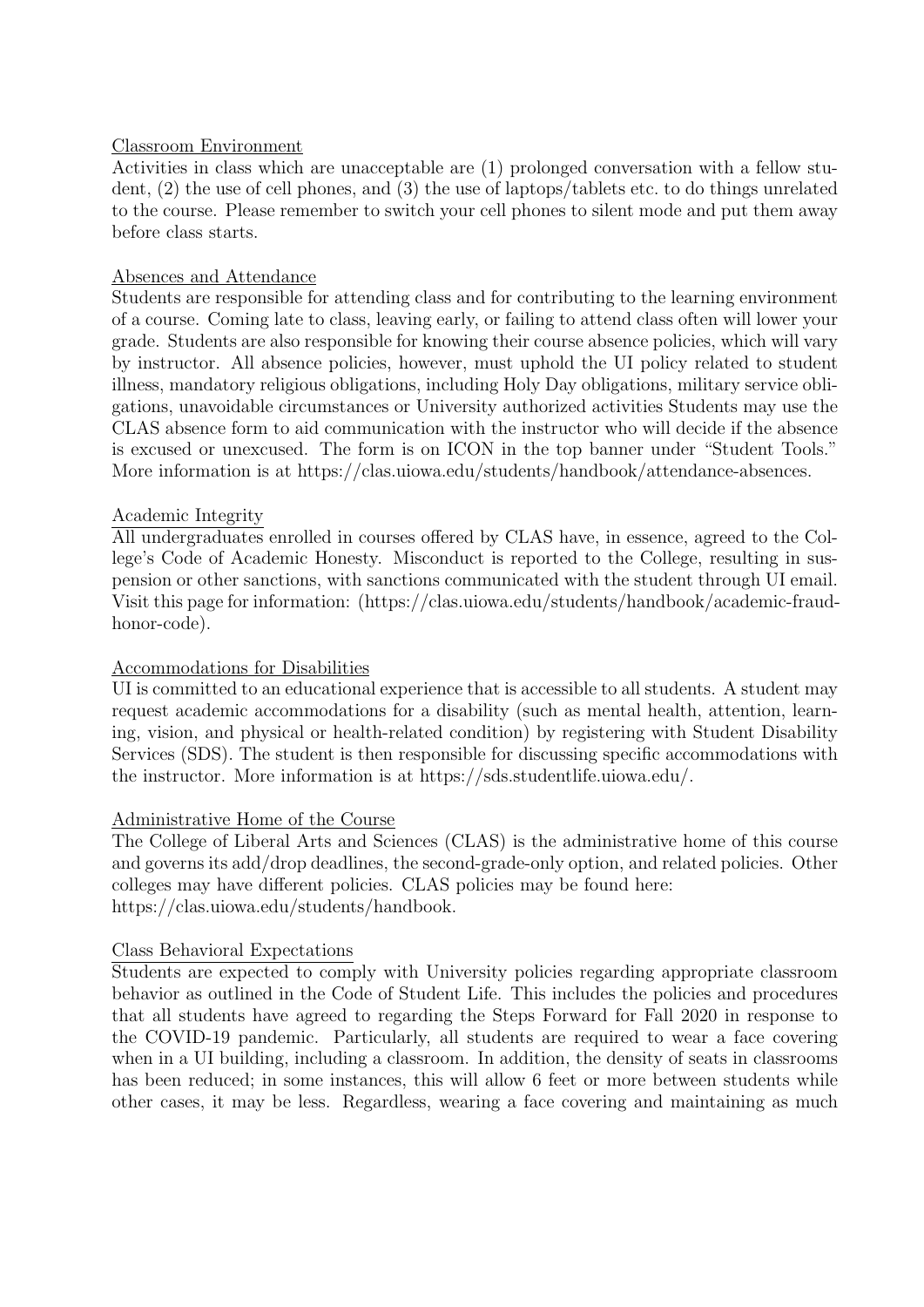distance as possible are vital to slowing the spread of COVID19. In the event that a student disrupts the classroom environment through their failure to comply with the reasonable directive of an instructor or the University, the instructor has the authority to ask that the student immediately leave the space for the remainder of the class period. Additionally, the instructor is asked to report the incident to the Office of Student Accountability for the possibility of additional follow-up. Students who need a temporary alternative learning arrangement related to COVID-19 expectations should contact Student Disability Services arrangements/; +1 319 335-1462) 2 (https://sds.studentlife.uiowa.edu/fall-2020/covid-19 temporary-learning- arrangements/.

### Class Recordings: Privacy and Sharing

Some sessions of a course could be recorded or live-streamed. Such a recording or streaming will only be available to students registered for the course. These recordings are the intellectual property of the faculty, and they may not be shared or reproduced without the explicit written consent of the faculty member. Students may not share these sessions with those not in the class; likewise, students may not upload recordings to any other online environment. Doing so is a breach of the Code of Student Conduct and, in some cases, a violation of the Federal Education Rights and Privacy Act (FERPA).

### Communication and the Required Use of UI Email

Students are responsible for official correspondences sent to the UI email address (uiowa.edu) and must use this address for all communication within UI (Operations Manual, III.15.2).

### Complaints

Students with a complaint about an academic issue should first visit with the instructor or course supervisor and then with the Chair of the department or program offering the course; students may next bring the issue to the College of Liberal Arts and Sciences; see this page for more information: https://clas.uiowa.edu/students/handbook/student-rightsresponsibilities.

### Final Examination Policies

The final exam schedule is announced around the fifth week of classes; students are responsible for knowing the date, time, and location of a final exam. Students should not make travel plans until knowing this information. No exams of any kind are allowed the week before finals with very few exceptions made (for labs, ESL and some world language courses, and off-cycle courses): https://registrar.uiowa.edu/final-examination-scheduling-policies.

Nondiscrimination in the Classroom The University of Iowa is committed to making the classroom a respectful and inclusive space for people of all gender, sexual, racial, religious, and other identities. Toward this goal, students are invited in MyUI to optionally share the names and pronouns they would like their instructors and advisors to use to address them. The University of Iowa prohibits discrimination and harassment against individuals on the basis of race, class, gender, sexual orientation, national origin, and other identity categories set forth in the University's Human Rights policy. For more information, contact the Office of Equal Opportunity and Diversity (https://diversity.uiowa.edu/eod; +1 319 335-0705 or (diversity.uiowa.edu).